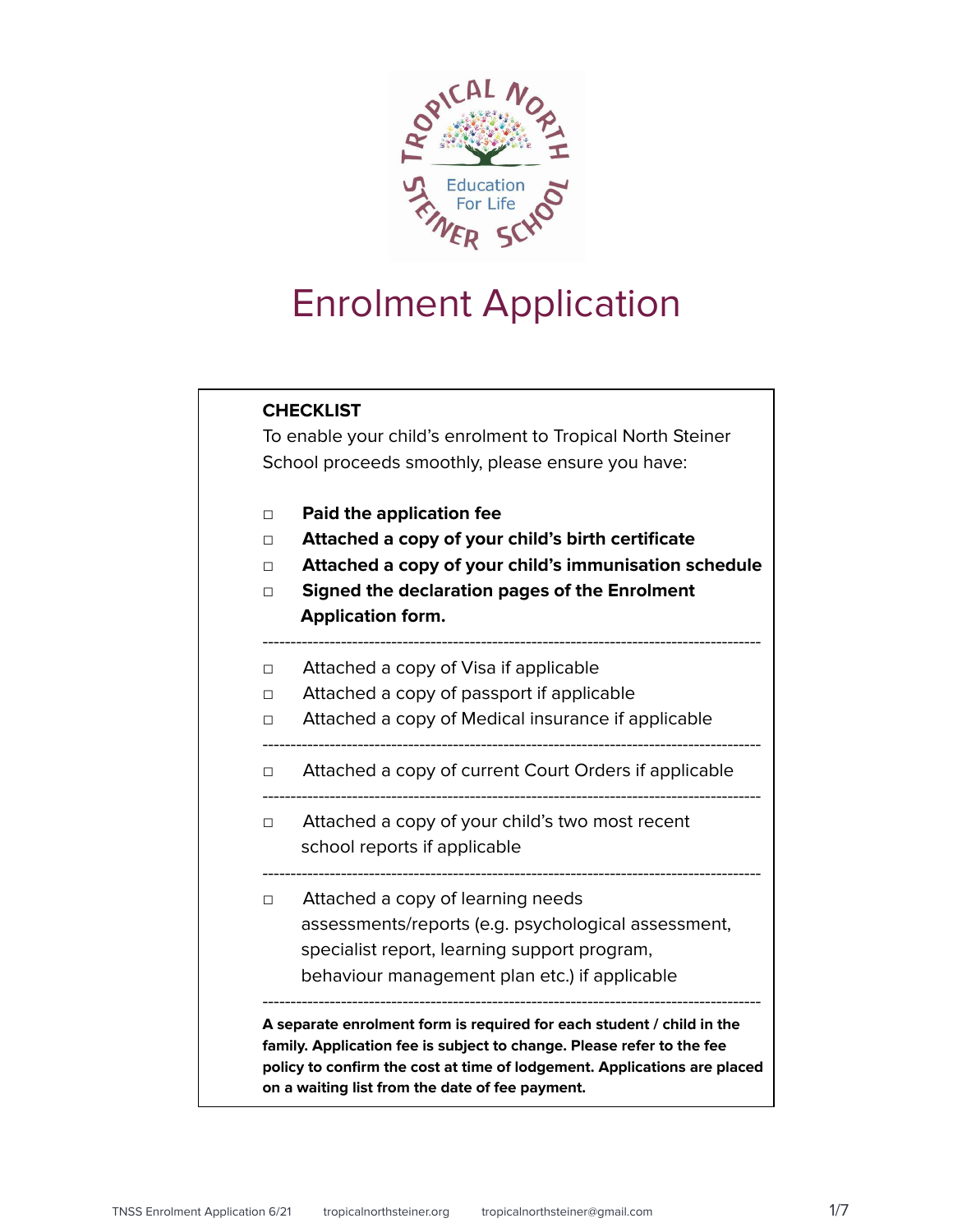## **STUDENT'S DETAILS**

Please provide a copy of the child's birth certificate and visa/passport/medical insurance if applicable

| Full name (Given name, middle name, surname)                             |                                                                                                                     |
|--------------------------------------------------------------------------|---------------------------------------------------------------------------------------------------------------------|
| Preferred name                                                           |                                                                                                                     |
| Date of Birth                                                            |                                                                                                                     |
| Gender                                                                   | □ Male □ Female □ Other                                                                                             |
| <b>Residential Address</b>                                               |                                                                                                                     |
| Postal Address if different                                              |                                                                                                                     |
| Place of Birth (Town, Country)                                           |                                                                                                                     |
| Nationality/Nationalities                                                |                                                                                                                     |
| Is the student an Australian Citizen?                                    | $\square$ Yes<br>$\Box$ No<br>(if no, please complete the section below 'Additional<br>for International Students') |
| Ethnicity                                                                |                                                                                                                     |
| Language(s) spoken at home other than English                            |                                                                                                                     |
| <b>Student's Educational History</b>                                     |                                                                                                                     |
| Has the student ever attended a Steiner School?                          | $\square$ Yes<br>$\square$ No                                                                                       |
| Previous school/s attended (include preschools,<br>day-care)             | Year Level<br>Calendar year                                                                                         |
|                                                                          |                                                                                                                     |
|                                                                          |                                                                                                                     |
| <b>Enrolment Information</b>                                             |                                                                                                                     |
| Proposed Date of Entry (Month, Year)                                     |                                                                                                                     |
| Proposed Class of Entry                                                  | □ Prep □ Class:                                                                                                     |
| Sibling details                                                          |                                                                                                                     |
| Does the proposed student have siblings already<br>enrolled at the TNSS? | $\square$ No<br>$\Box$ Yes                                                                                          |
| If yes, please list name/s of sibling(s) at TNSS                         |                                                                                                                     |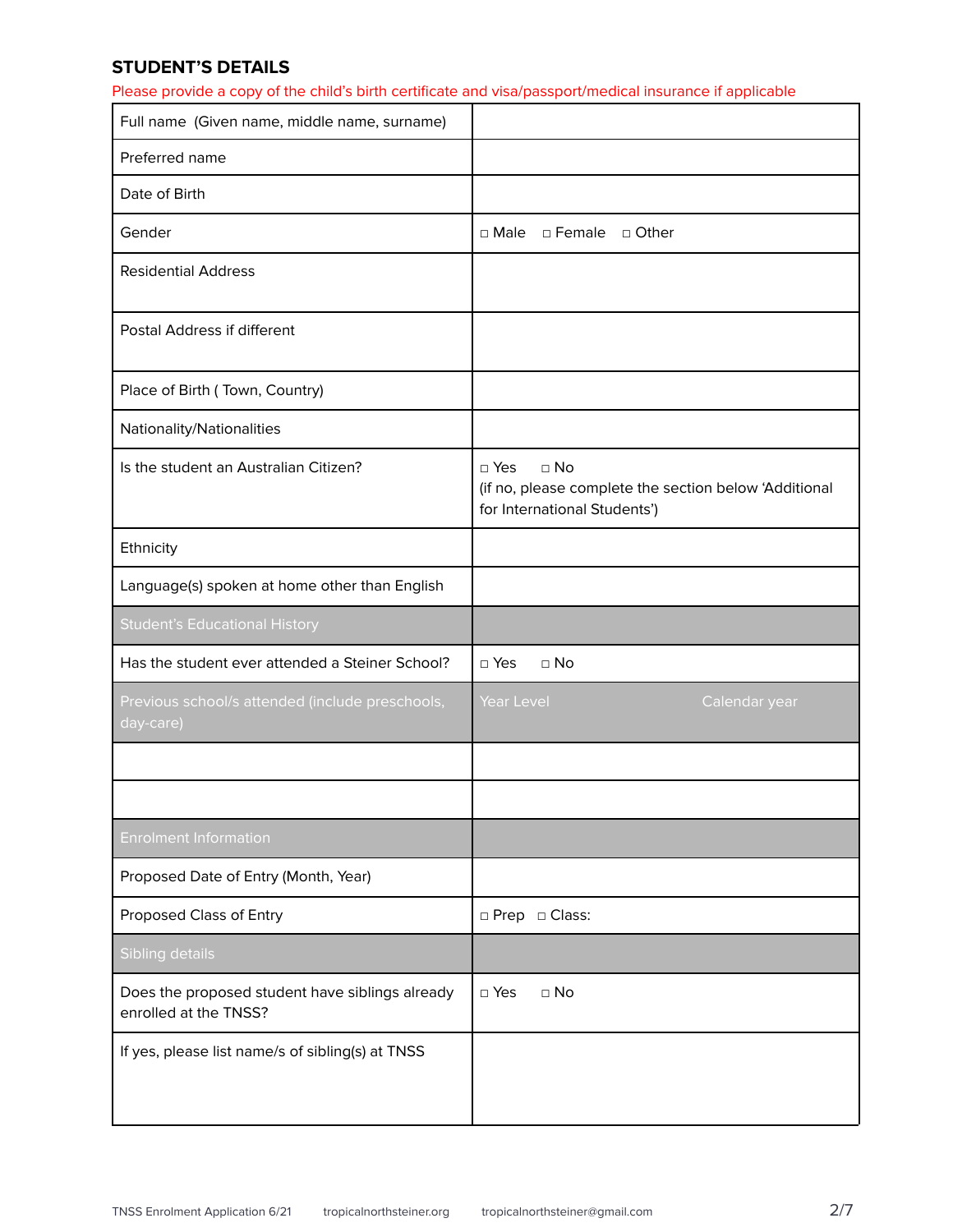| Additional for International students                                                                                             |                                                                                                                                                                                                                                   |
|-----------------------------------------------------------------------------------------------------------------------------------|-----------------------------------------------------------------------------------------------------------------------------------------------------------------------------------------------------------------------------------|
| Country issuing passport                                                                                                          |                                                                                                                                                                                                                                   |
| Passport No and expiry                                                                                                            |                                                                                                                                                                                                                                   |
| Visa Code/Number and expiry                                                                                                       |                                                                                                                                                                                                                                   |
| Name of Medial Fund and Fund No                                                                                                   |                                                                                                                                                                                                                                   |
| Please Provide:<br>Certified copy of passport<br>Copy of proof of visa status (permission to study)<br>Copy of proof of insurance | $\Box$ Tick this box to confirm that you give the school<br>permission to verify parent and student Visa status for<br>the duration of enrolment. This verification is sought<br>via the Department of Home Affairs - VEVO system |

#### **PARENT/GUARDIAN 1 DETAILS**

| Surname                                         |                                                     |
|-------------------------------------------------|-----------------------------------------------------|
| Given name                                      |                                                     |
| Relationship to child                           | □ Mother □ Father □ Stepmother □ Stepfather □ Other |
| Does the child live with this parent /guardian? | $\Box$ Yes $\Box$ No                                |
| Address:                                        | Postcode:                                           |
| Home Phone:                                     | Mobile:                                             |
| Work Phone:                                     | Email:                                              |
| Occupation                                      |                                                     |
| Name of step parent (if applicable)             | Phone:                                              |

#### **PARENT/GUARDIAN 2 DETAILS**

| Surname                                         |                                                     |
|-------------------------------------------------|-----------------------------------------------------|
| Given name                                      |                                                     |
| Relationship to child                           | □ Mother □ Father □ Stepmother □ Stepfather □ Other |
| Does the child live with this parent /guardian? | $\Box$ Yes $\Box$ No                                |
| Address:                                        | Postcode:                                           |
| Home Phone:                                     | Mobile:                                             |
| Work Phone:                                     | Email:                                              |
| Occupation                                      |                                                     |
| Name of step parent (if applicable)             | Phone:                                              |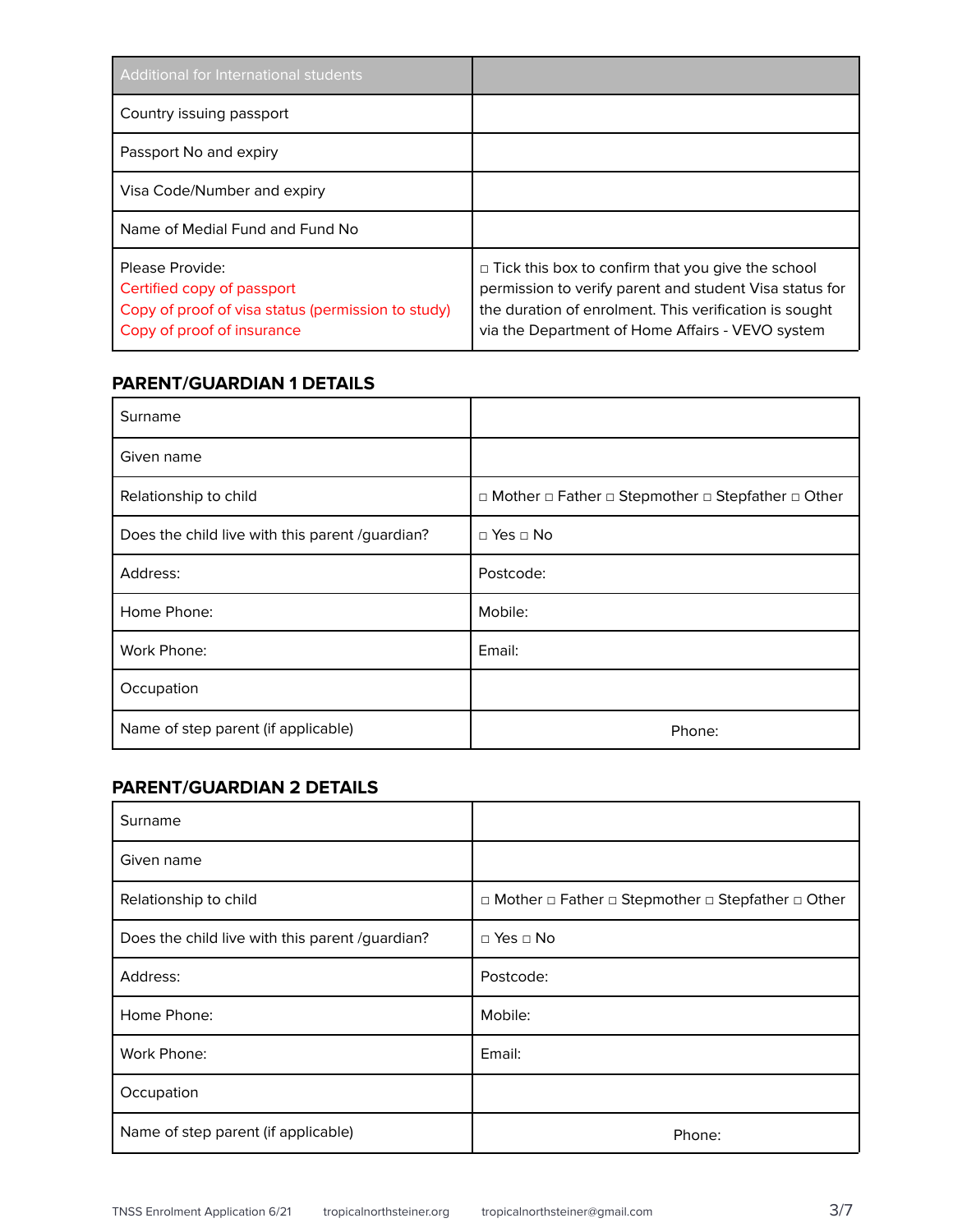## **COURT ORDERS RELATING TO THE CHILD**

If the child is not living with both parents, as named on their birth certificate, at one address, please complete the section below (Copies of parenting court order/Child protection order/Parent agreement must be provided to the school at enrolment and must be replaced whenever changes are made)

| Are there any current court orders/other orders in<br>place?                                                                                                       | $\Box$ Yes $\Box$ No                                                                       |
|--------------------------------------------------------------------------------------------------------------------------------------------------------------------|--------------------------------------------------------------------------------------------|
| Are there any other special circumstances we<br>need to be aware of in regards to your<br>child's living arrangements/guardianship?                                | $\Box$ Yes $\Box$ No                                                                       |
| Student lives with                                                                                                                                                 | $\Box$ Mother only $\Box$ Father only $\Box$ Shared care<br>$\Box$ Other (please specify): |
| In the case of separate parenting, please indicate<br>who should receive general school<br>correspondence including reports, event<br>information and school news: | $\Box$ Both parents<br>$\Box$ Mother/ Guardian 1<br>$\Box$ Father/ Guardian 2              |

Please provide details or attach a separate sheet if needed:

## **HEALTH/MEDICAL INFORMATION**

Please provide details for any medical problem and attach more information if necessary

| <b>Medical Conditions</b>          |                       |
|------------------------------------|-----------------------|
| Allergies (incl drug allergies)    | $\Box$ No $\Box$ Yes: |
| Anaphylaxis                        | $\Box$ No $\Box$ Yes: |
| Coeliac Disease                    | $\Box$ No $\Box$ Yes: |
| Specific Diet Requirement          | $\Box$ No $\Box$ Yes: |
| Other autoimmune disorders         | $\Box$ No $\Box$ Yes: |
| <b>Heart Problems</b>              | $\Box$ No $\Box$ Yes: |
| Respiratory problems (e.g. asthma) | $\Box$ No $\Box$ Yes: |
| Back, bone or joint problems       | $\Box$ No $\Box$ Yes: |
| Epilepsy                           | $\Box$ No $\Box$ Yes: |
| <b>Diabetes</b>                    | $\Box$ No $\Box$ Yes: |
| ADD/ADHD/Autism Spectrum Disorder  | $\Box$ No $\Box$ Yes: |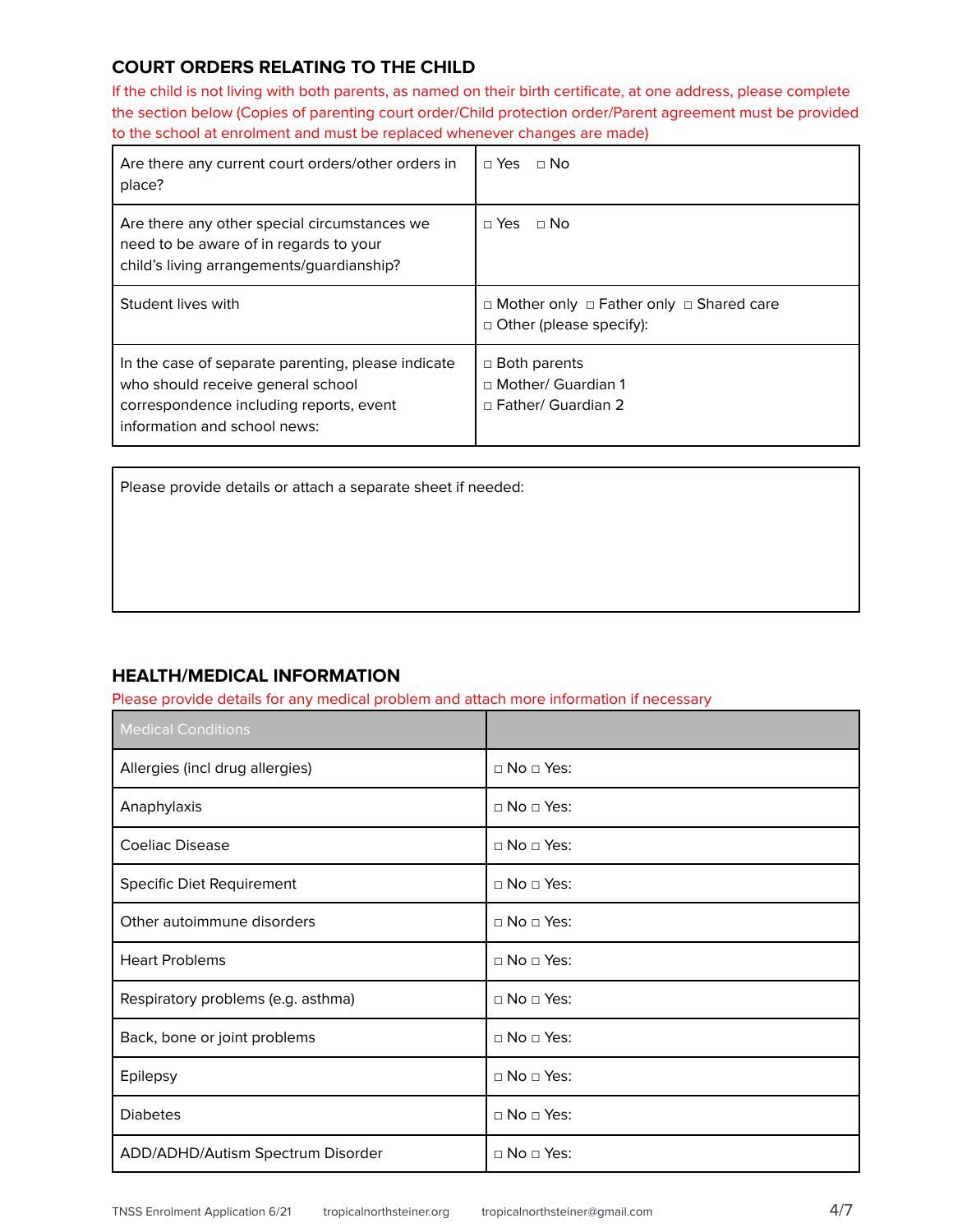| Affective disorder/Anxiety disorder     | $\Box$ No $\Box$ Yes: |
|-----------------------------------------|-----------------------|
| Chronic infection (HIV, Hep B, Hep C)   | $\Box$ No $\Box$ Yes: |
| Blood disorders (bleeding disorder etc) | $\Box$ No $\Box$ Yes: |
| Cancers                                 | $\Box$ No $\Box$ Yes: |
| Conditions affecting the immune system  | $\Box$ No $\Box$ Yes: |
| Recent illness                          | $\Box$ No $\Box$ Yes: |
| Condition affecting hearing             | $\Box$ No $\Box$ Yes: |
| Condition affecting vision              | $\Box$ No $\Box$ Yes: |
| Other condition                         | $\Box$ No $\Box$ Yes: |

| Regular Medication                                         |                       |
|------------------------------------------------------------|-----------------------|
| Does your child take any medication on a regular<br>basis? | $\Box$ No $\Box$ Yes: |

#### Please attach your child's childhood immunisation schedule

| <b>Immunisation Status</b> |                       |                 |
|----------------------------|-----------------------|-----------------|
| ∣ □ Fully immunised        | □ Partially Immunised | □ Not immunised |

| <b>Family Doctor</b> |  |
|----------------------|--|
| Name                 |  |
| Phone number         |  |
| Address              |  |

| <b>Health Insurance</b>                     |  |
|---------------------------------------------|--|
| Medicare card number                        |  |
| Private Health Fund & number (if applicable |  |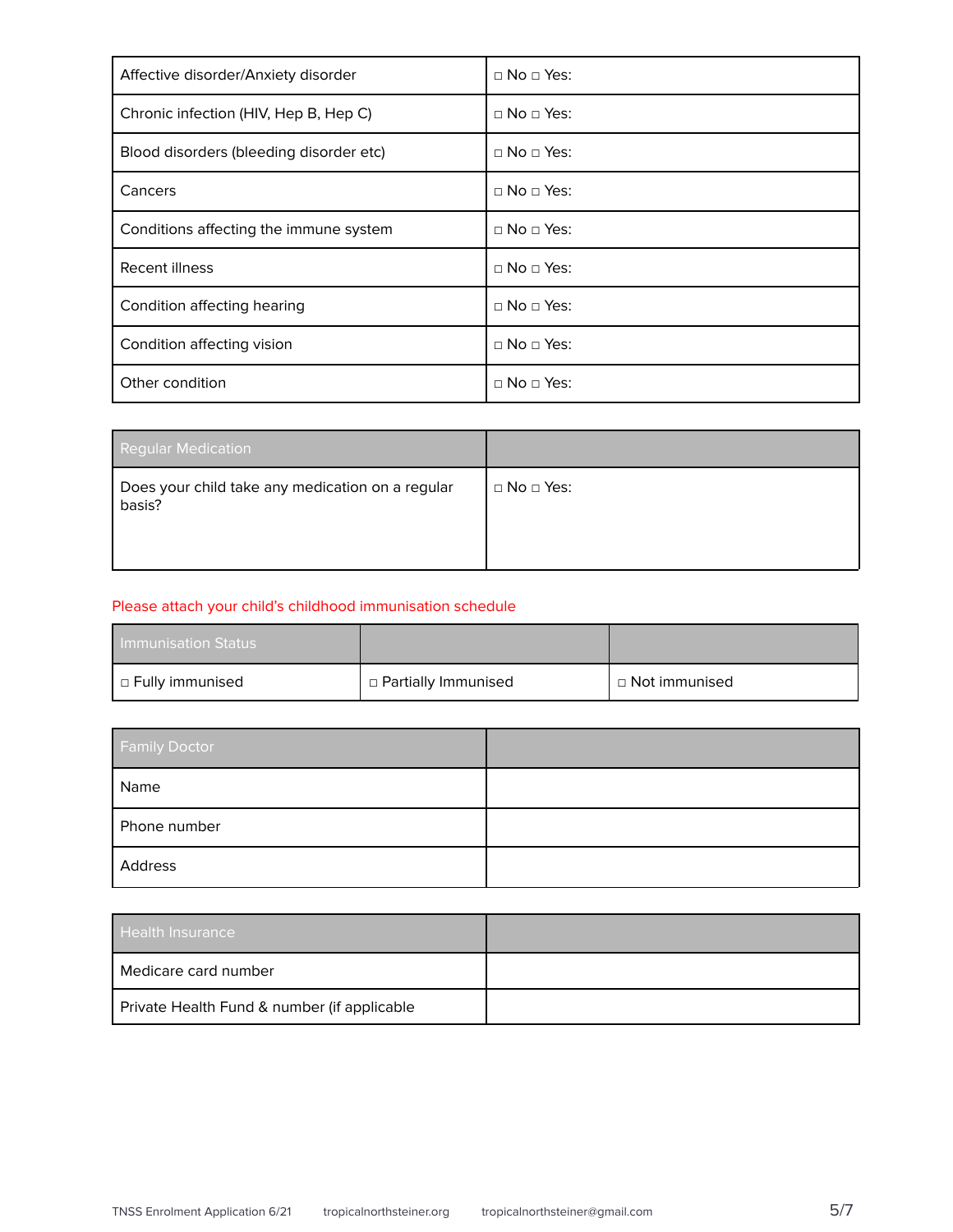#### **LEARNING SUPPORT NEEDS**

As part of Tropical North Steiner School (TNSS) student support process, the school needs to ensure that it is able to meet the needs of any child; this may include learning support and behaviour support. Please ensure full disclosure of learning/social/emotional needs is made available to the school and attach all relevant supporting documentation.

Does the student have any physical, cognitive, sensory or social/emotional disability or challenge?

□ No □ Yes If yes, please provide details:

classroom-based adjustments to be able to access the full curriculum offered? Or was it ever suggested that your child might benefit from an assessment/special support?

□ No □ Yes

If yes, please provide details - including name, phone number & email from teacher:

Has the student ever received support from allied health specialists such as psychologist, occupational

□ No □ Yes If yes, please provide details: